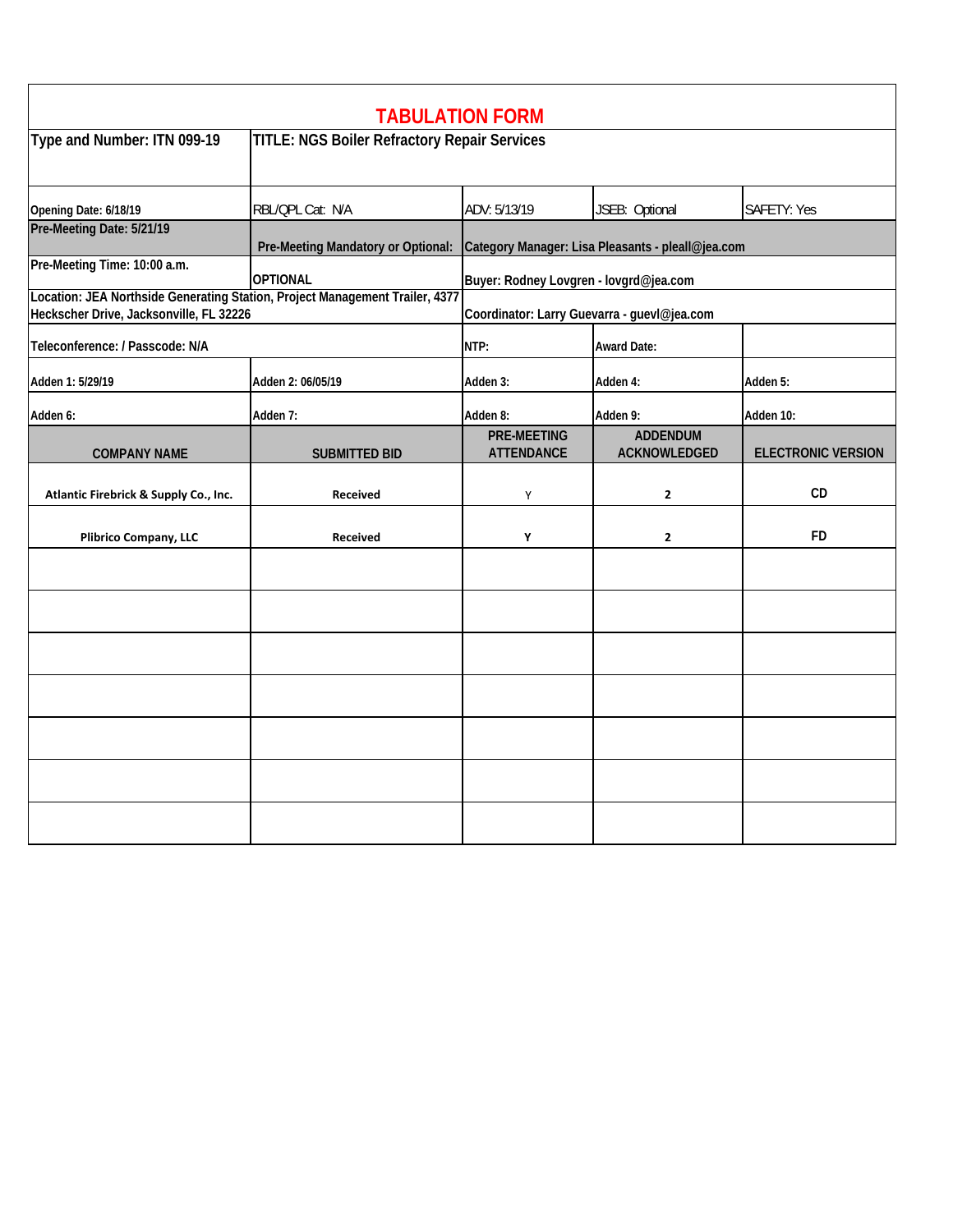| <b>TABULATION FORM</b>             |                                                                               |                                         |                                        |                           |
|------------------------------------|-------------------------------------------------------------------------------|-----------------------------------------|----------------------------------------|---------------------------|
| Type and Number: IFB 103-19        | TITLE: LAND PARCEL AT ATLANTIC BLVD. AND SOUTHSIDE BLVD (9201 ATLANTIC BLVD.) |                                         |                                        |                           |
| Opening Date: 06/18/19             | RBL/QPL Cat: N/A                                                              | ADV: 05/14/19                           | JSEB: Optional                         | <b>SAFETY: No</b>         |
| Pre-Meeting Date: May 16 & May 20  | Pre-Meeting Mandatory or Optional:                                            | Category Manager: Chrissy Nunziato      |                                        |                           |
| Pre-Meeting Time: 10:00AM          | Optional                                                                      | <b>Buyer: Elaine Selders</b>            |                                        |                           |
|                                    |                                                                               | Coordinator: Brandon Traub              |                                        |                           |
| Teleconference: DIAL IN: N/A       |                                                                               | NTP:                                    | <b>Award Date:</b>                     |                           |
| Adden 1: 05/13/19                  | Adden 2: 05/16/19                                                             | Adden 3: 06/11/19                       | Adden 4:                               | Adden 5:                  |
| Adden 6:                           | Adden 7:                                                                      | Adden 8:                                | Adden 9:                               | Adden 10:                 |
| <b>COMPANY NAME</b>                | <b>SUBMITTED BID</b>                                                          | <b>PRE-MEETING</b><br><b>ATTENDANCE</b> | <b>ADDENDUM</b><br><b>ACKNOWLEDGED</b> | <b>ELECTRONIC VERSION</b> |
| Southwood Development Company, LLC | \$2,750,000.00                                                                | $\mathsf{N}$                            | 3                                      | N/A                       |
| <b>Auto Boutique</b>               | \$1,101,005.00                                                                | N                                       | N/A                                    | CD                        |
|                                    |                                                                               |                                         |                                        |                           |
|                                    |                                                                               |                                         |                                        |                           |
|                                    |                                                                               |                                         |                                        |                           |
|                                    |                                                                               |                                         |                                        |                           |
|                                    |                                                                               |                                         |                                        |                           |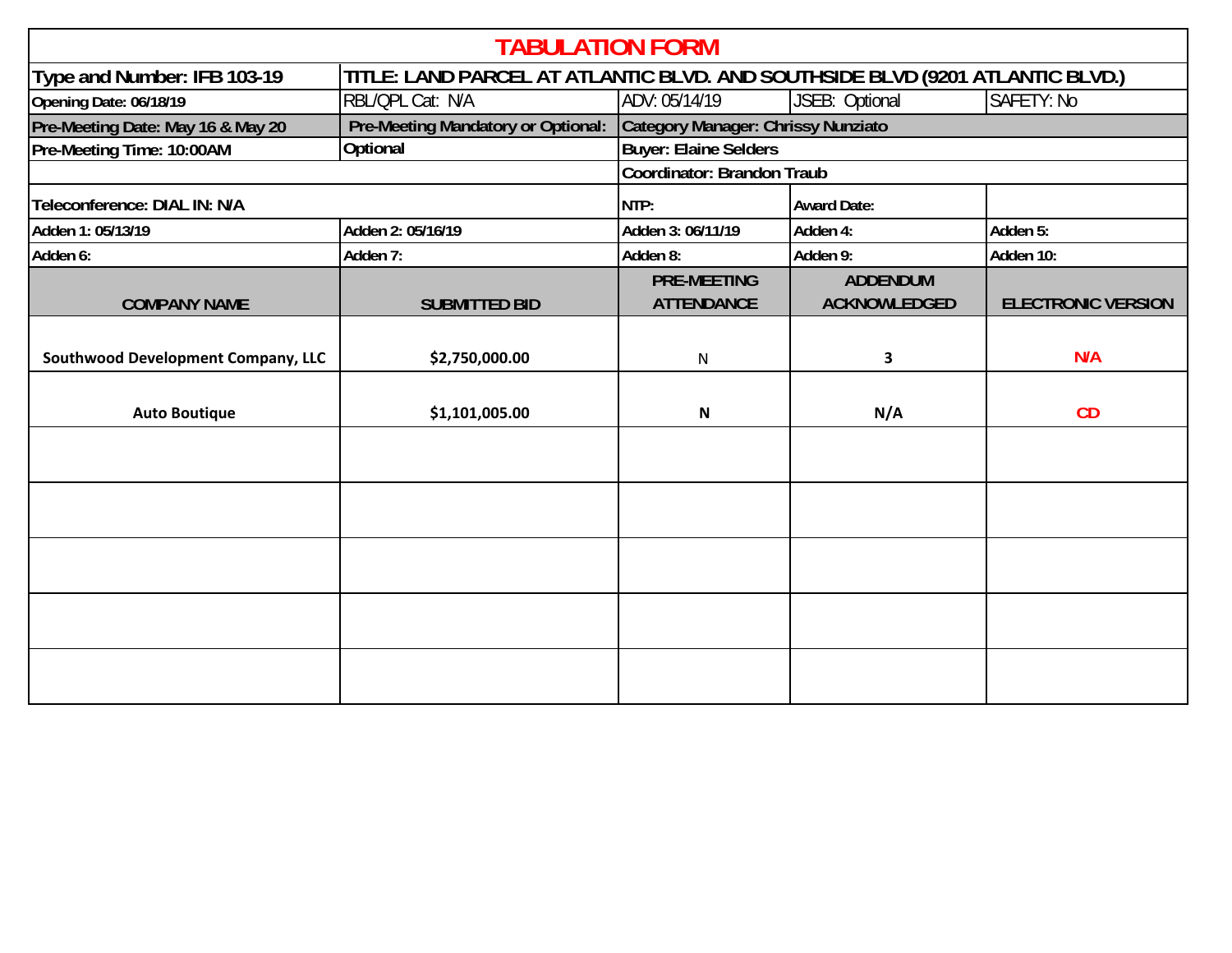|                                                                                                                         |                                                                                 | <b>TABULATION FORM</b>                            |                                        |                           |  |
|-------------------------------------------------------------------------------------------------------------------------|---------------------------------------------------------------------------------|---------------------------------------------------|----------------------------------------|---------------------------|--|
| Type and Number: ITN 104-19                                                                                             | TITLE: Combustion Turbine No. 6 Major, HGP and Compressor Inspection and Repair |                                                   |                                        |                           |  |
| Opening Date: 6/18/19                                                                                                   | RBL/QPL Cat: N/A                                                                | ADV: 5/17/19                                      | JSEB: Optional                         | SAFETY: 10                |  |
| Pre-Meeting Date: 5/28/19                                                                                               | Pre-Meeting Mandatory or Optional:                                              | Category Manager: Lisa Pleasants - pleall@jea.com |                                        |                           |  |
| Pre-Meeting Time: 9:00 a.m.                                                                                             | <b>MANDATORY</b>                                                                | Buyer: Rodney Lovgren - lovgrd@jea.com            |                                        |                           |  |
| Location: JEA Northside Generating Station, Project Management Trailer, 4377<br>Heckscher Drive, Jacksonville, FL 32226 |                                                                                 | Coordinator: Tim Meyers - meyet@jea.com           |                                        |                           |  |
| Teleconference: / Passcode: N/A                                                                                         |                                                                                 | NTP:                                              | <b>Award Date:</b>                     |                           |  |
| Adden 1: 5/31/19                                                                                                        | Adden 2: 06/04/19                                                               | Adden 3:                                          | Adden 4:                               | Adden 5:                  |  |
| Adden 6:                                                                                                                | Adden 7:                                                                        | Adden 8:                                          | Adden 9:                               | Adden 10:                 |  |
| <b>COMPANY NAME</b>                                                                                                     | <b>SUBMITTED BID</b>                                                            | <b>PRE-MEETING</b><br><b>ATTENDANCE</b>           | <b>ADDENDUM</b><br><b>ACKNOWLEDGED</b> | <b>ELECTRONIC VERSION</b> |  |
| <b>AST Turbo USA Inc.</b>                                                                                               | <b>Received</b>                                                                 | Υ                                                 | N/A                                    | <b>FD</b>                 |  |
| <b>HPI-LLC</b>                                                                                                          | <b>Received</b>                                                                 | Υ                                                 | 3                                      | <b>FD</b>                 |  |
| <b>Mechanical Dynamics &amp; Analysis LLC</b>                                                                           | <b>Received</b>                                                                 | Y                                                 | 3                                      | <b>FD</b>                 |  |
| <b>EthosEnergy Power Plant Services, LLC</b>                                                                            | <b>Received</b>                                                                 | Y                                                 | $\mathbf{2}$                           | FD.                       |  |
| General Electric International, Inc.                                                                                    | <b>Received</b>                                                                 | Y                                                 | 3                                      | None                      |  |
|                                                                                                                         |                                                                                 |                                                   |                                        |                           |  |
|                                                                                                                         |                                                                                 |                                                   |                                        |                           |  |
|                                                                                                                         |                                                                                 |                                                   |                                        |                           |  |
|                                                                                                                         |                                                                                 |                                                   |                                        |                           |  |